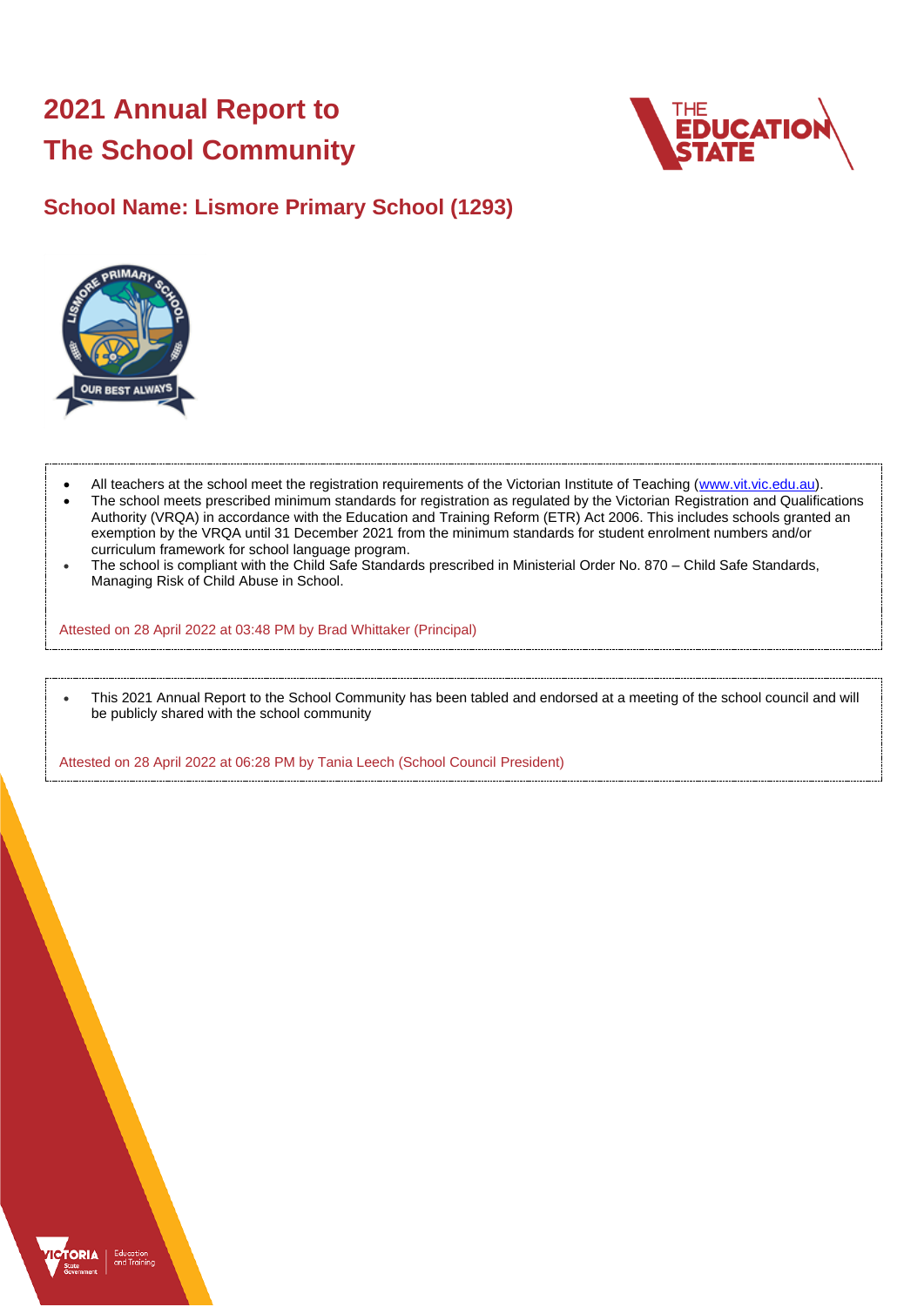

## How to read the Annual Report

## What does the *'About Our School'* commentary section of this report refer to?

The 'About our school' commentary provides a brief background on the school, an outline of the school's performance over the year and future directions.

The 'School Context' describes the school's vision, values and purpose. Details include the school's geographic location, size and structure, social characteristics, enrolment characteristics and special programs.

The 'Framework for Improving Student Outcomes (FISO)' section includes the improvement initiatives the school has selected and the progress they have made towards achieving them through the implementation of their School Strategic Plan and Annual Implementation Plan.

### What does the *'Performance Summary'* section of this report refer to?

The Performance Summary includes the following:

#### **School Profile**

- student enrolment information
- the school's 'Student Family Occupation and Education' category
- a summary of parent responses in the Parent Opinion Survey, shown against the statewide average for Primary schools
- school staff responses in the area of School Climate in the School Staff Survey, shown against the statewide average for Primary schools

#### **Achievement**

- English and Mathematics for Teacher Judgements against the curriculum
- English and Mathematics for National Literacy and Numeracy tests (NAPLAN).

#### **Engagement**

Student attendance at school

#### **Wellbeing**

Student responses to two areas in the Student Attitudes to School Survey:

- Sense of Connectedness
- Management of Bullying

Results are displayed for the latest year and the average of the last four years (where available). As NAPLAN tests were not conducted in 2020, the NAPLAN 4-year average is the average of 2018, 2019 and 2021 data in the 2021 Performance Summary.

## Considering COVID-19 when interpreting the Performance Summary

The Victorian community's experience of COVID-19, including remote and flexible learning, had a significant impact on normal school operations in 2020 and 2021. This impacted the conduct of assessments and surveys. Readers should be aware of this when interpreting the Performance Summary.

For example, in 2020 and 2021 school-based surveys ran under changed circumstances, and NAPLAN was not conducted in 2020. Absence and attendance data during this period may have been influenced by local processes and procedures adopted in response to remote and flexible learning.

Schools should keep this in mind when using this data for planning and evaluation purposes.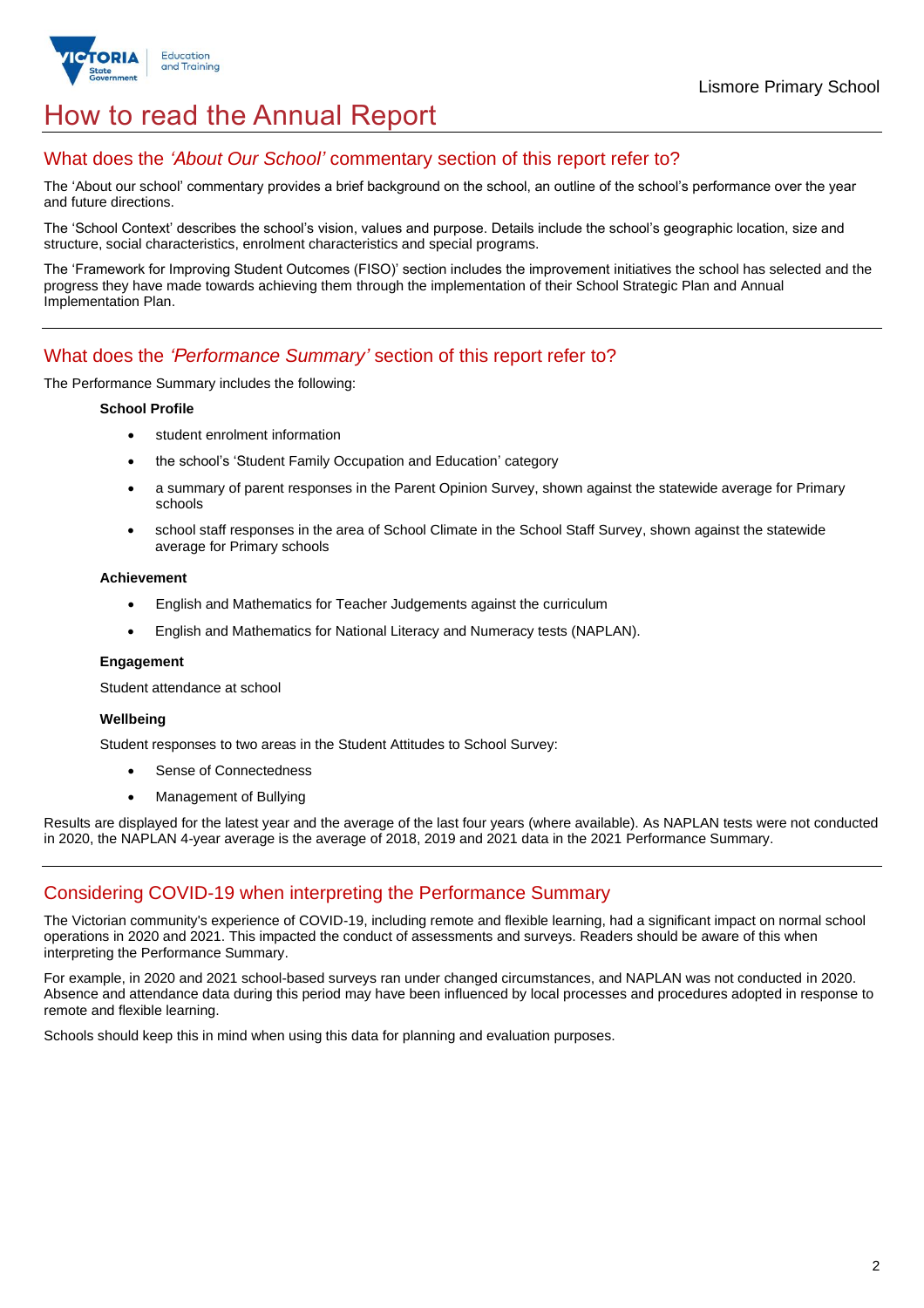

## How to read the Annual Report (continued)

### What do *'Similar Schools'* refer to?

Similar Schools are a group of Victorian government schools with similar characteristics to the school.

This grouping of schools has been created by comparing each school's socio-economic background of students, the number of non-English speaking students and the school's size and location.

### What does *'NDP'* or '*NDA*' mean?

'NDP' refers to no data being published for privacy reasons or where there are insufficient underlying data. For example, very low numbers of participants or characteristics that may lead to identification will result in an 'NDP' label.

'NDA' refers to no data being available. Some schools have no data for particular measures due to low enrolments. There may be no students enrolled in some year levels, so school comparisons are not possible.

Note that new schools only have the latest year of data and no comparative data from previous years. The Department also recognises unique circumstances in Specialist, Select Entry, English Language, Community Schools and schools that changed school type recently, where school-to-school comparisons are not appropriate.

## What is the *'Victorian Curriculum'*?

The Victorian Curriculum F–10 sets out what every student should learn during his or her first eleven years of schooling. The curriculum is the common set of knowledge and skills required by students for life-long learning, social development and active and informed citizenship.

The Victorian Curriculum is assessed through teacher judgements of student achievement based on classroom learning.

The curriculum has been developed to ensure that school subjects and their achievement standards enable continuous learning for all students, including students with disabilities.

The 'Towards Foundation Level Victorian Curriculum' is integrated directly into the curriculum and is referred to as 'Levels A to D'.

'Levels A to D' may be used for students with disabilities or students who may have additional learning needs. These levels are not associated with any set age or year level that links chronological age to cognitive progress (i.e., there is no age expected standard of achievement for 'Levels A to D').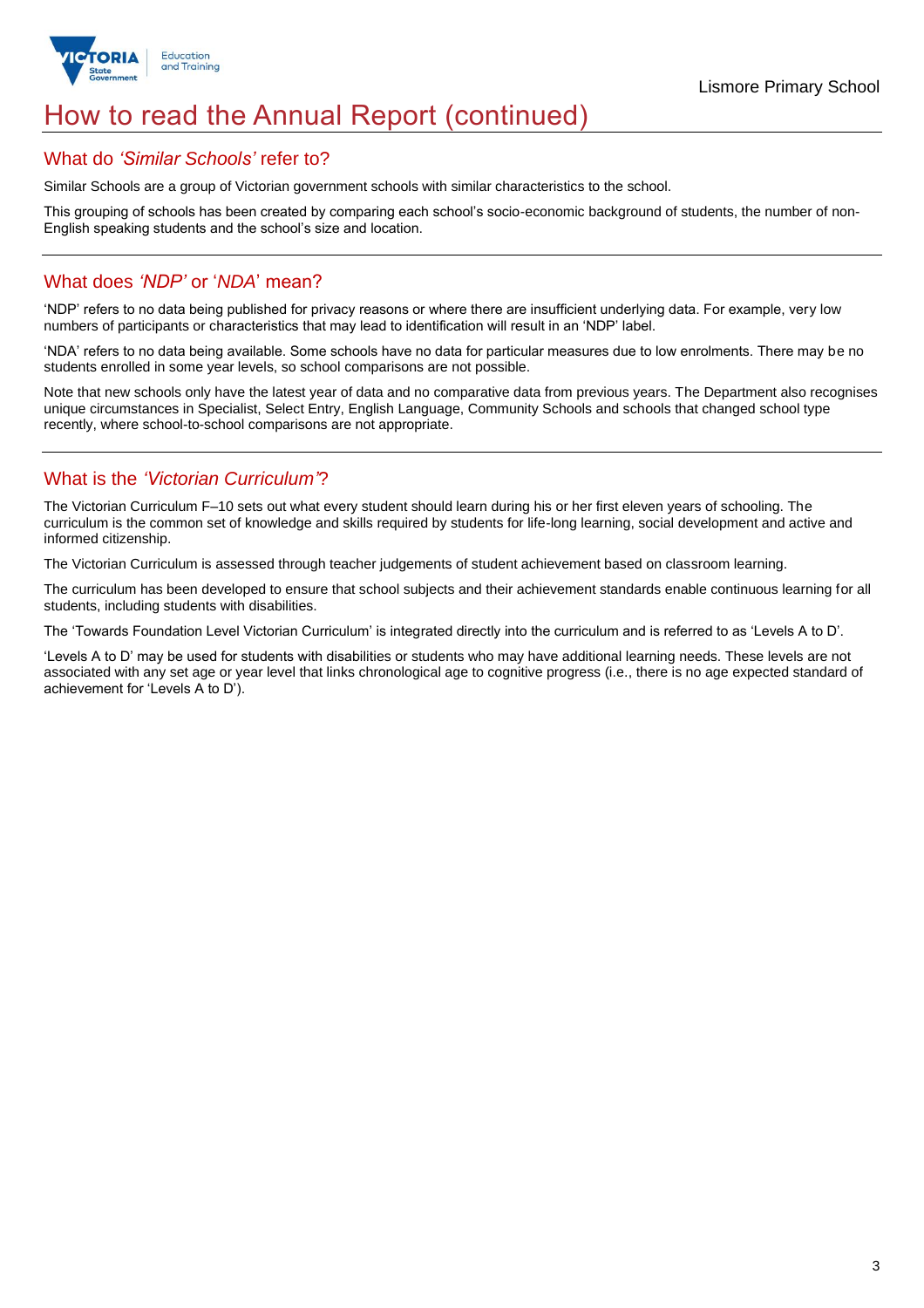

# **About Our School**

## School context

Lismore Primary School is a co-educational primary school located in Lismore, Victoria approximately 80 kilometres from Ballarat, 100 kilometres from Geelong, and 100 kilometres from Warrnambool.

At Lismore Primary School our mission is to develop each individual student to become confident, capable, and creative lifelong learners. We are committed to student-centred learning in an ever-changing global society. Our four school values are:

Respect- We show care, trust, concern, and tolerance for ourselves, others, and the environment.

Responsibility- We accept personal responsibility for our words and actions.

Persistence- We maintain our expectations at all times in all things.

Excellence – We set high goals and strive for our personal best.

Our school motto is "Our Best Always". In order to deliver Our Best Always, our school believes:

- That every child at Lismore Primary School can achieve success.
- That everyone in our school community is important and is valued.
- That teachers and students are lifelong learners.
- That learning is active, meaningful, and must be relevant to each student.

- That every child at Lismore Primary School is encouraged to be engaged in high-quality education.

We are committed to continuous improvement and to achieving our purpose of 'preparing students to thrive in a changing world by developing their social, emotional and academic capabilities and skills'. We are determined to achieve this purpose by implementing high-quality teaching and learning practices where our teaching philosophy revolves around the student. Specialist classes are provided in The Arts, Japanese Language, PE and Library. Our school has traditional links with neighbouring schools especially in the area of extra-curricular activities and has established regular links with a Sister School in Japan Hokuzan Elementary & Junior High School via video conferencing utilising the schools Webex.

During 2021, Lismore PS had an enrolment of 29 students with a total of 3.0 FTE teaching staff, including the principal, a Business Manager (FTE 0.39) and Education Support (FTE 2.2).

Specialist classes are provided in The Arts, Japanese Language, PE and Library. Our school has traditional links with neighbouring schools especially in the area of extra-curricular activities and has established regular links with a Sister School in Japan Hokuzan Elementary & Junior High School via video conferencing utilising the schools Webex. Sharing learning and communication with families is enhanced using Seesaw and regular communication to parents and families about our learning focus and individual student achievements.

## Framework for Improving Student Outcomes (FISO)

Lismore Primary School elected to focus on the DET 2021 Priorities Goal which had three chosen KIS related to the FISO dimensions of Building Practice Excellence, Health and Wellbeing and Building communities. This included:

- Learning catch-up and extension
- Happy, active and healthy kids
- Connected schools

To support the learning catch-up and extension KIS, Lismore Primary School implemented a tutoring program as part of the Tutor Learning Initiative. The tutor collaborated with teaching staff to develop learning goals for students and assess and monitor progress towards these goals. This was used to help students catch-up and to extend. This program was challenging to run throughout remote learning for a variety of reasons. Upon returning to school in term 4, staff undertook professional learning and inquiry cycles to improve their capacity to teach and assess writing. The work to deliver the happy, active and healthy kids priority was regularly adjusted to suit the context of the learning, be it remote or onsite. During remote learning teachers checked-in with each student every day to ensure they knew that someone was there for them during the challenging circumstances. When students were onsite and restrictions allowed, effort was made to connect students through peer group work.

The connected schools priority was a strong focus throughout the whole year and encompassed many different layers. The Seesaw platform became a means of consistent communication between school and home, during both remote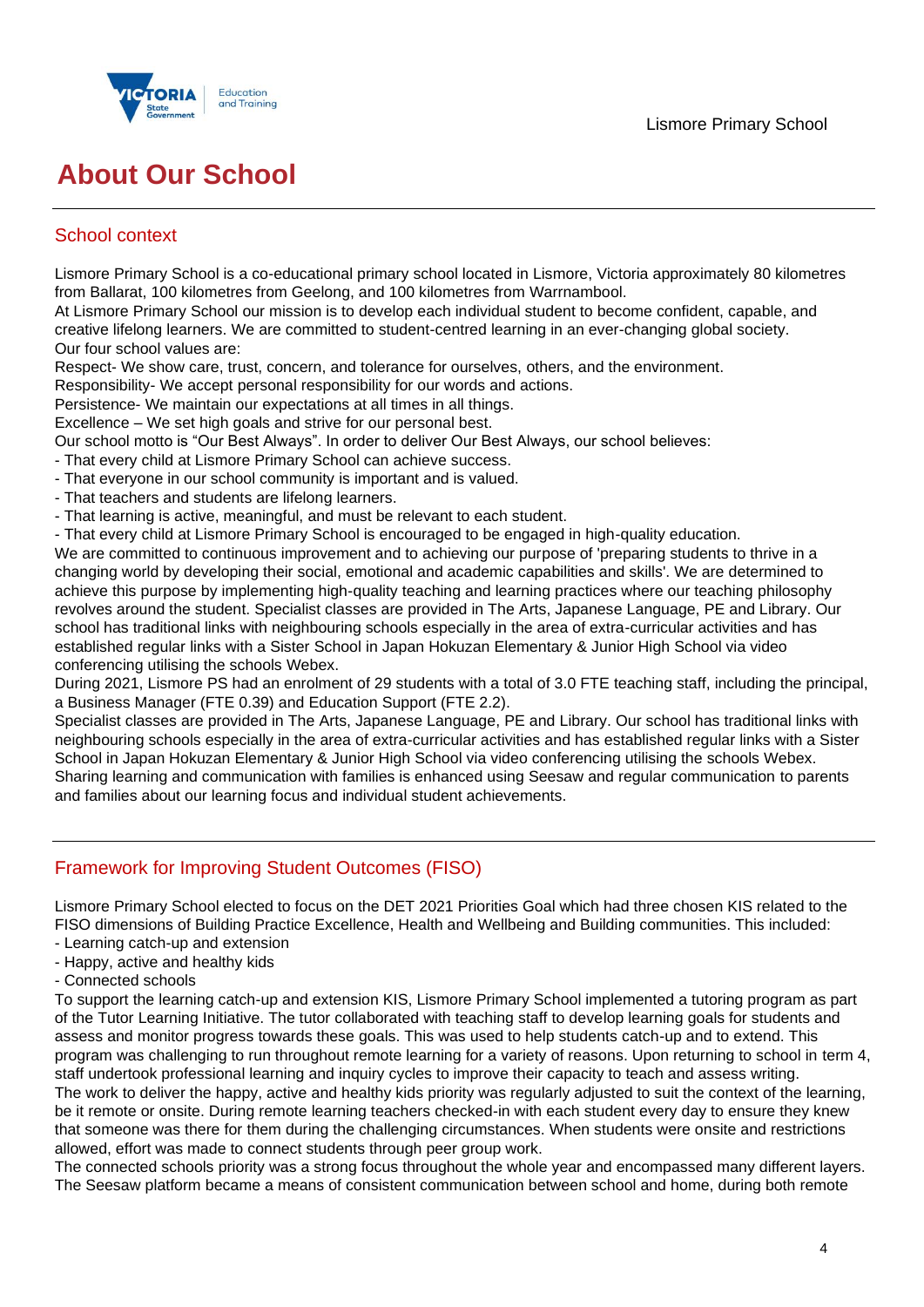

and onsite learning. This was used as a place to share student learning with parents, and with teachers when students were learning remotely. There was an emphasis in Term 4 placed on hosting community events as restrictions allowed, as we saw the importance for students and their families of reconnecting with the school in this manner.

## Achievement

During remote learning, staff were able to source, adapt and innovatively utilise a range of online resources for content delivery and consequently develop new ways of differentiating for students. Students in all grade levels continued to improve in both literacy and numeracy, but were not able to achieve the AIP outcome of 100% of students without a disability achieving at or above the expected level by the end of 2021. At the end of 2021 90% of students were at or above the expected level for Reading, 65% for Writing and 85% for Number and Algebra. The growth by students in the Tutor Learning Initiative was pleasing, but also didn't reach the mark of 100% of students achieving the required level of growth, with this result being at 85%. It was pleasing however to see many students from the TLI grow by more than the required 12 months, despite the challenging nature of the year.

There is little doubt that the level of engagement in remote learning impacted the learning progress of many students. Best efforts were made upon returning to school to support those students who had fallen behind, and to continue to extend those who had thrived in the remote learning setting. This was also done during remote learning through additional catch up video conferences or extension sessions for students who required additional challenges. The result of 65% of students being at or above level has been a strong contributing factor to helping guide the direction of resourcing and professional learning for staff for 2022.

## Engagement

Lismore Primary School had a high level of engagement during the remote learning period. This is largely due to the daily check-ins completed by teacher's with each student, and their consistent follow up with families where engagement levels were lower. Staff communication to families through Seesaw and the phone helped ensure that students and family members could still feel connected to the school whilst learning in a remote setting. The success of this is evident with student motivation and support positive endorsement in the parent opinion survey increasing from 67% in 2020 to 93% in 2021, achieving the 90% target. Teacher feedback was maintained on online activities through comments on Seesaw. A small number of students whose engagement levels were of concern were invited to participate in on-site learning.

Student attendance and engagement upon return to school was always high. To support this transition back to school we prioritised the Respectful Relationships curriculum, mindfulness after lunch, community circles and peer group activities. It was also seen as important to invite families back into the school to re-engage them upon restrictions easing. Weekly assemblies were hosted outside near the fence to allow families to be involved, a Maths open-morning was held where families were invited to attend, and the school was also able to host it's annual colour run and Christmas celebration evening.

## **Wellbeing**

Health and wellbeing supports such as daily check-ins with all students and families, Web-ex video calls and opportunities for social time were all prioritised for students during remote learning. Leadership consistently considered the workload of staff during this period and made every effort to try and decrease the stress levels of staff, including reducing the amount of time they worked onsite. Families were also more aware of the wellbeing of their children and school staff. COVID safe activities that families could complete together such as an Amazing Race and Where's Wally? challenge were organised by the school and placed around the local town. The wellbeing of individual students was discussed at all staff meetings and additional support was offered where necessary. Department health and wellbeing resources were shared amongst staff and families for those who needed extra support.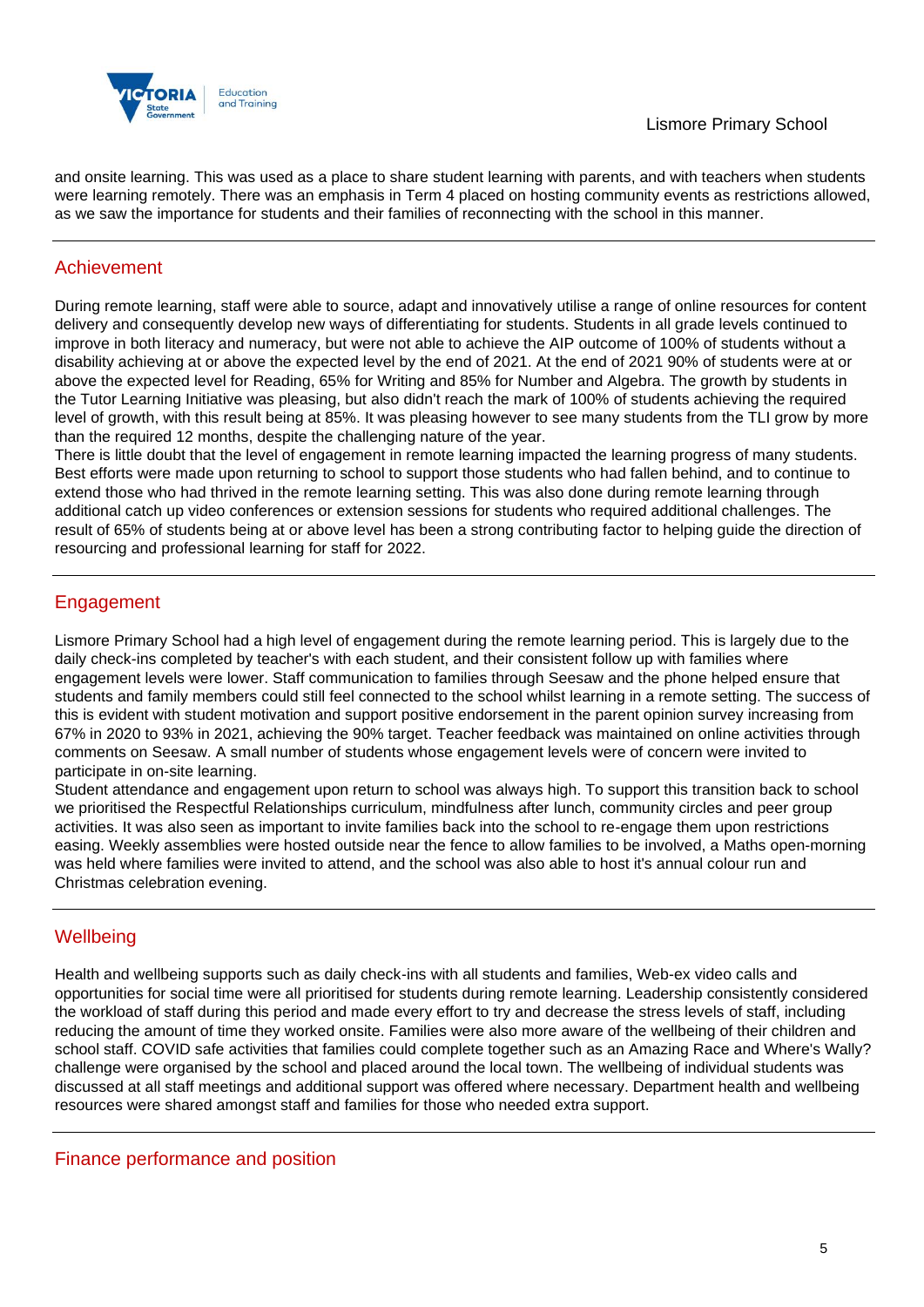

The annual result was a surplus of \$36,766 due to careful monitoring of the SRP and the allocation of equity funding to assist with staffing. Our Parents & Friends association were not able to run a number of significant fundraisers in 2021 due to COVID restrictions. Fundraising efforts will resume in 2022 and the funds from 2021 will be carried forward. The school received a \$25,000 grant to build a shade sail to promote outdoor learning spaces. The funds had not been received by the end of 2021, but approval had been communicated. Equity funding was used to help maintain two classrooms with full time teaching staff, as this was seen as important for student learning and wellbeing. School Council oversees the finance and monthly meetings track the school's financial position in order to achieve the educational outcomes outlined in the School Strategic Plan and Annual Implementation Plan.

#### **For more detailed information regarding our school please visit our website at <http://lismoreps.vic.edu.au/>**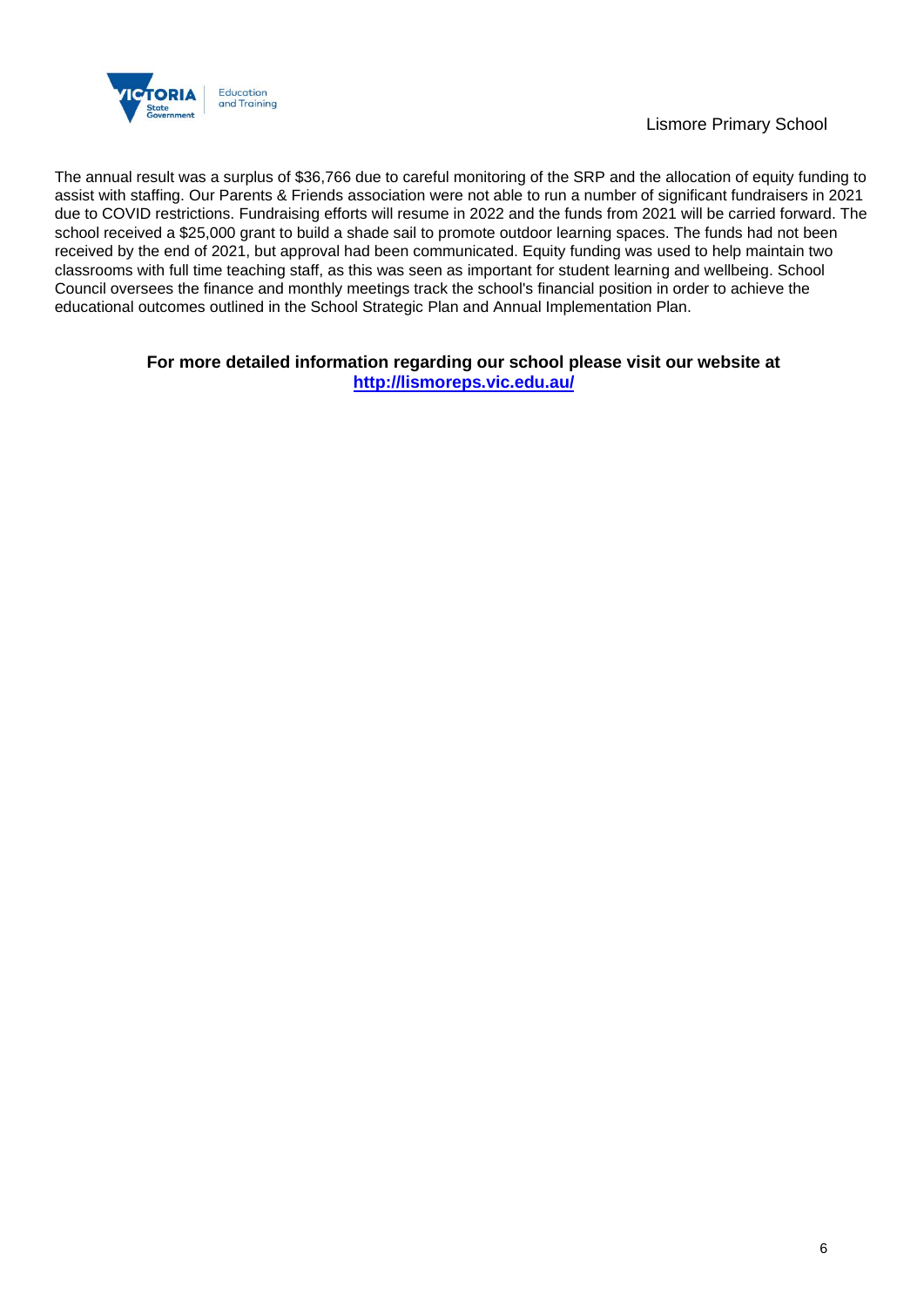

# **Performance Summary**

The Performance Summary for government schools provides an overview of how this school is contributing to the objectives of the Education State and how it compares to other Victorian government schools.

All schools work in partnership with their school community to improve outcomes for children and young people. Sharing this information with parents and the wider school community helps to support community engagement in student learning, a key priority of the Framework for Improving Student Outcomes.

Refer to the 'How to read the Annual Report' section for help on how to interpret this report.

## SCHOOL PROFILE

#### **Enrolment Profile**

A total of 29 students were enrolled at this school in 2021, 17 female and 12 male.

0 percent of students had English as an additional language and NDP percent were Aboriginal or Torres Strait Islander.

#### **Overall Socio-Economic Profile**

The overall school's socio-economic profile is based on the school's Student Family Occupation and Education index (SFOE).

SFOE is a measure of socio-educational disadvantage of a school, based on educational and employment characteristics of the parents/carers of students enrolled at the school. Possible SFOE band values are: Low, Low-Medium, Medium and High. A 'Low' band represents a low level of socio-educational disadvantage, a 'High' band represents a high level of socio-educational disadvantage.

This school's SFOE band value is: High

#### **Parent Satisfaction Summary**

The percent endorsement by parents on their school satisfaction level, as reported in the annual Parent Opinion Survey.

Percent endorsement indicates the percent of positive responses (agree or strongly agree) from parents who responded to the survey.



#### **School Staff Survey**

The percent endorsement by staff on School Climate, as reported in the annual School Staff Survey.

Percent endorsement indicates the percent of positive responses (agree or strongly agree) from staff who responded to the survey.

Data is suppressed for schools with three or less respondents to the survey for confidentiality reasons.

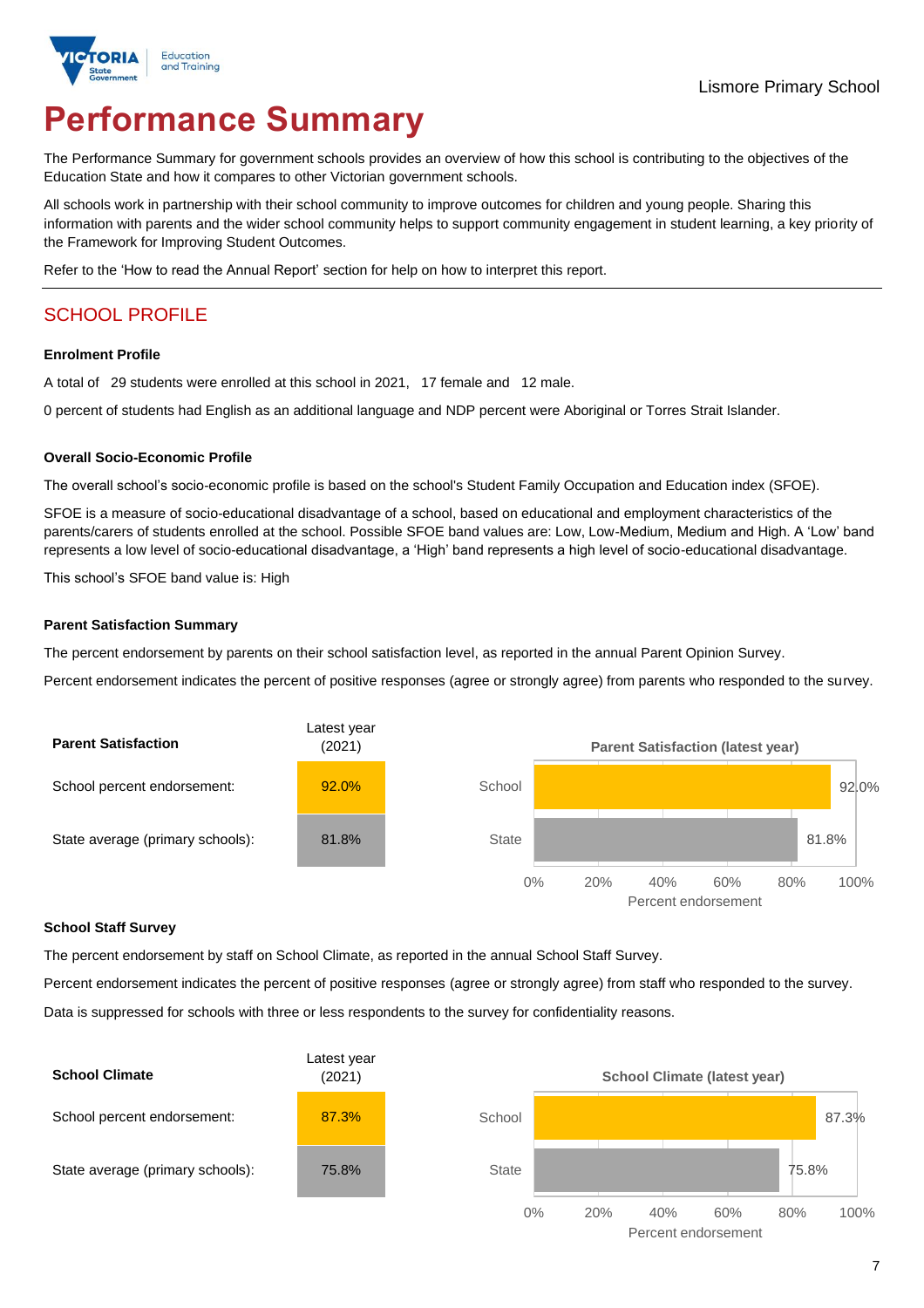

## ACHIEVEMENT

*Key: 'Similar Schools' are a group of Victorian government schools that are like this school, taking into account the school's socioeconomic background of students, the number of non-English speaking students and the size and location of the school.*

#### **Teacher Judgement of student achievement**

Percentage of students working at or above age expected standards in English and Mathematics.



Percent students at or above age expected level

| <b>Mathematics</b><br>Years Prep to 6                             | Latest vear<br>(2021) |
|-------------------------------------------------------------------|-----------------------|
| School percent of students at or above age<br>expected standards: | 82.1%                 |
| Similar Schools average:                                          | 82.1%                 |
| State average:                                                    | 84.9%                 |

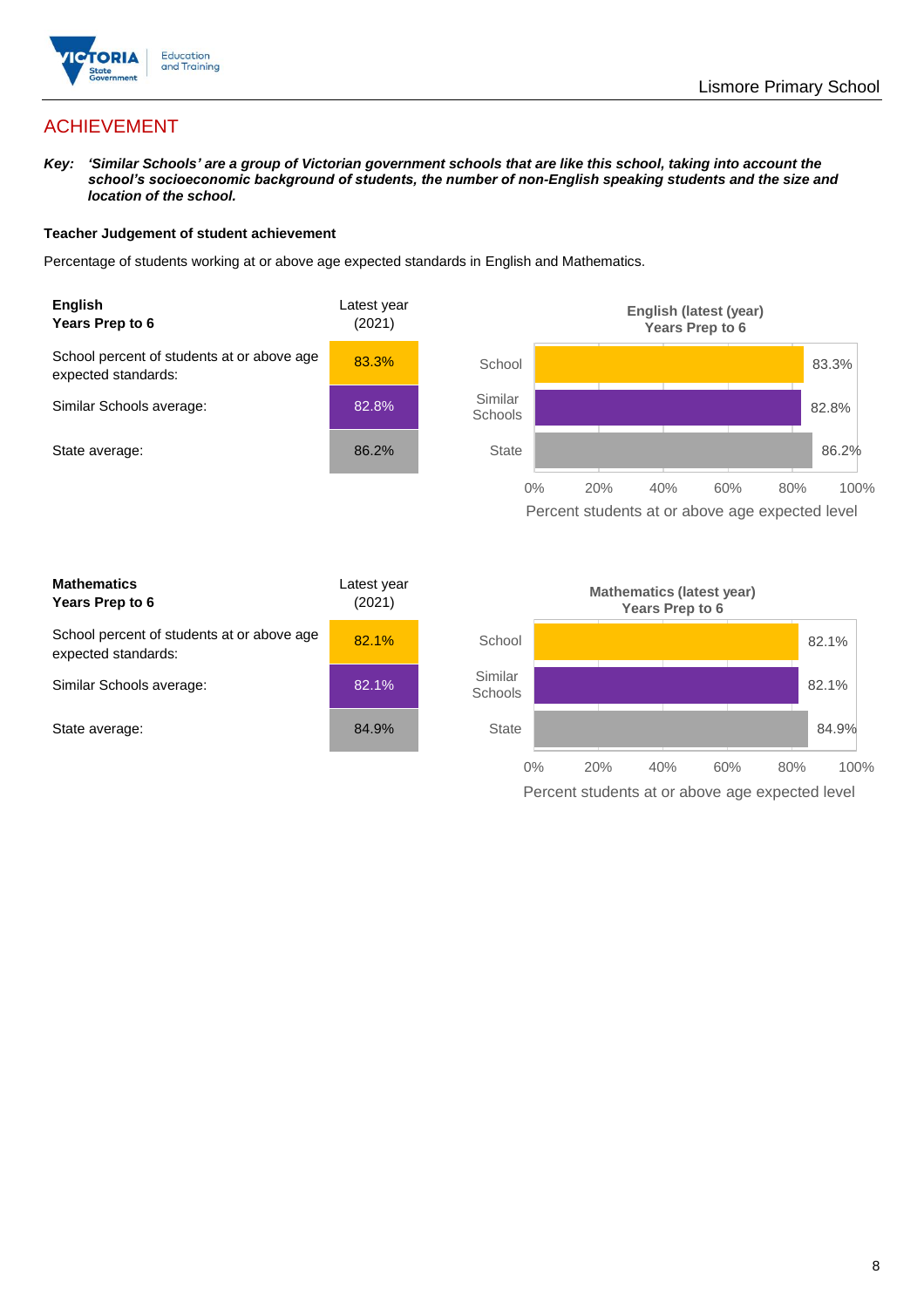

## ACHIEVEMENT (continued)

*Key: 'Similar Schools' are a group of Victorian government schools that are like this school, taking into account the school's socioeconomic background of students, the number of non-English speaking students and the size and location of the school.*

#### **NAPLAN**

Percentage of students in the top three bands of testing in NAPLAN.

Note: NAPLAN tests were not conducted in 2020, hence the 4-year average is the average of 2018, 2019 and 2021 data.

| Reading<br>Year <sub>3</sub>                      | Latest year<br>(2021) | 4-year<br>average |                                               |       | <b>NAPLAN Reading (latest year)</b>           | Year 3            |       |       |       |      |
|---------------------------------------------------|-----------------------|-------------------|-----------------------------------------------|-------|-----------------------------------------------|-------------------|-------|-------|-------|------|
| School percent of students in<br>top three bands: | <b>NDP</b>            | 100.0%            | School                                        | #N/A  |                                               |                   |       |       |       |      |
| Similar Schools average:                          | 73.4%                 | 67.5%             | Similar<br>Schools                            |       |                                               |                   |       |       | 73.4% |      |
| State average:                                    | 76.9%                 | 76.5%             | <b>State</b>                                  |       |                                               |                   |       |       | 76.9% |      |
|                                                   |                       |                   |                                               | $0\%$ | 20%<br>Percent of students in top three bands | 40%               | 60%   |       | 80%   | 100% |
| Reading<br>Year 5                                 | Latest year<br>(2021) | 4-year<br>average | <b>NAPLAN Reading (latest year)</b><br>Year 5 |       |                                               |                   |       |       |       |      |
| School percent of students in<br>top three bands: | <b>NDP</b>            | 83.3%             | School                                        | #N/A  |                                               |                   |       |       |       |      |
| Similar Schools average:                          | 66.0%                 | 61.4%             | Similar<br>Schools                            |       |                                               |                   |       | 66.0% |       |      |
| State average:                                    | 70.4%                 | 67.7%             | <b>State</b>                                  |       |                                               |                   |       |       | 70.4% |      |
|                                                   |                       |                   |                                               | $0\%$ | 20%<br>Percent of students in top three bands | 40%               | 60%   |       | 80%   | 100% |
|                                                   |                       |                   |                                               |       |                                               |                   |       |       |       |      |
| <b>Numeracy</b><br>Year <sub>3</sub>              | Latest year<br>(2021) | 4-year<br>average |                                               |       | <b>NAPLAN Numeracy (latest year)</b>          | Year <sub>3</sub> |       |       |       |      |
| School percent of students in<br>top three bands: | <b>NDP</b>            | 100.0%            | School                                        | #N/A  |                                               |                   |       |       |       |      |
| Similar Schools average:                          | 64.1%                 | 69.1%             | Similar<br>Schools                            |       |                                               |                   |       | 64.1% |       |      |
| State average:                                    | 67.6%                 | 69.1%             | <b>State</b>                                  |       |                                               |                   |       | 67.6% |       |      |
|                                                   |                       |                   |                                               | $0\%$ | 20%<br>Percent of students in top three bands | 40%               | 60%   |       | 80%   | 100% |
| <b>Numeracy</b><br>Year 5                         | Latest year<br>(2021) | 4-year<br>average |                                               |       | <b>NAPLAN Numeracy (latest year)</b>          | Year 5            |       |       |       |      |
| School percent of students in<br>top three bands: | <b>NDP</b>            | 50.0%             | School                                        | #N/A  |                                               |                   |       |       |       |      |
| Similar Schools average:                          | 54.4%                 | 53.0%             | Similar<br>Schools                            |       |                                               |                   | 54.4% |       |       |      |
| State average:                                    | 61.6%                 | 60.0%             | <b>State</b>                                  |       |                                               |                   |       | 61.6% |       |      |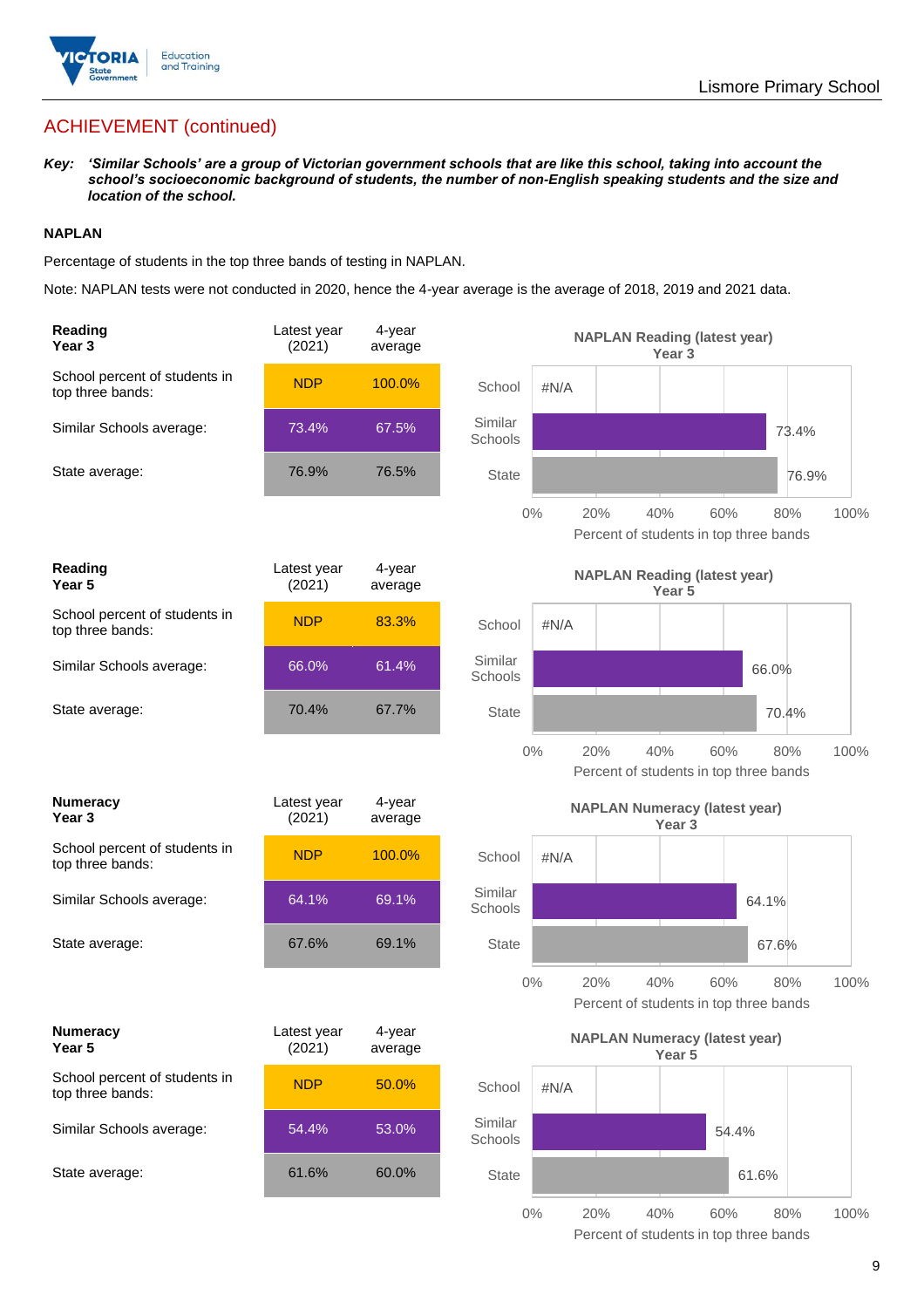

## ACHIEVEMENT (continued)

#### **NAPLAN Learning Gain**

NAPLAN learning gain is determined by comparing a student's current year result relative to the results of all 'similar' Victorian students (i.e., students in all sectors in the same year level who had the same score two years prior). If the current year result is in the top 25 percent, their gain level is categorised as 'High'; middle 50 percent is 'Medium'; bottom 25 percent is 'Low'.

#### **Learning Gain Year 3 (2019) to Year 5 (2021)**

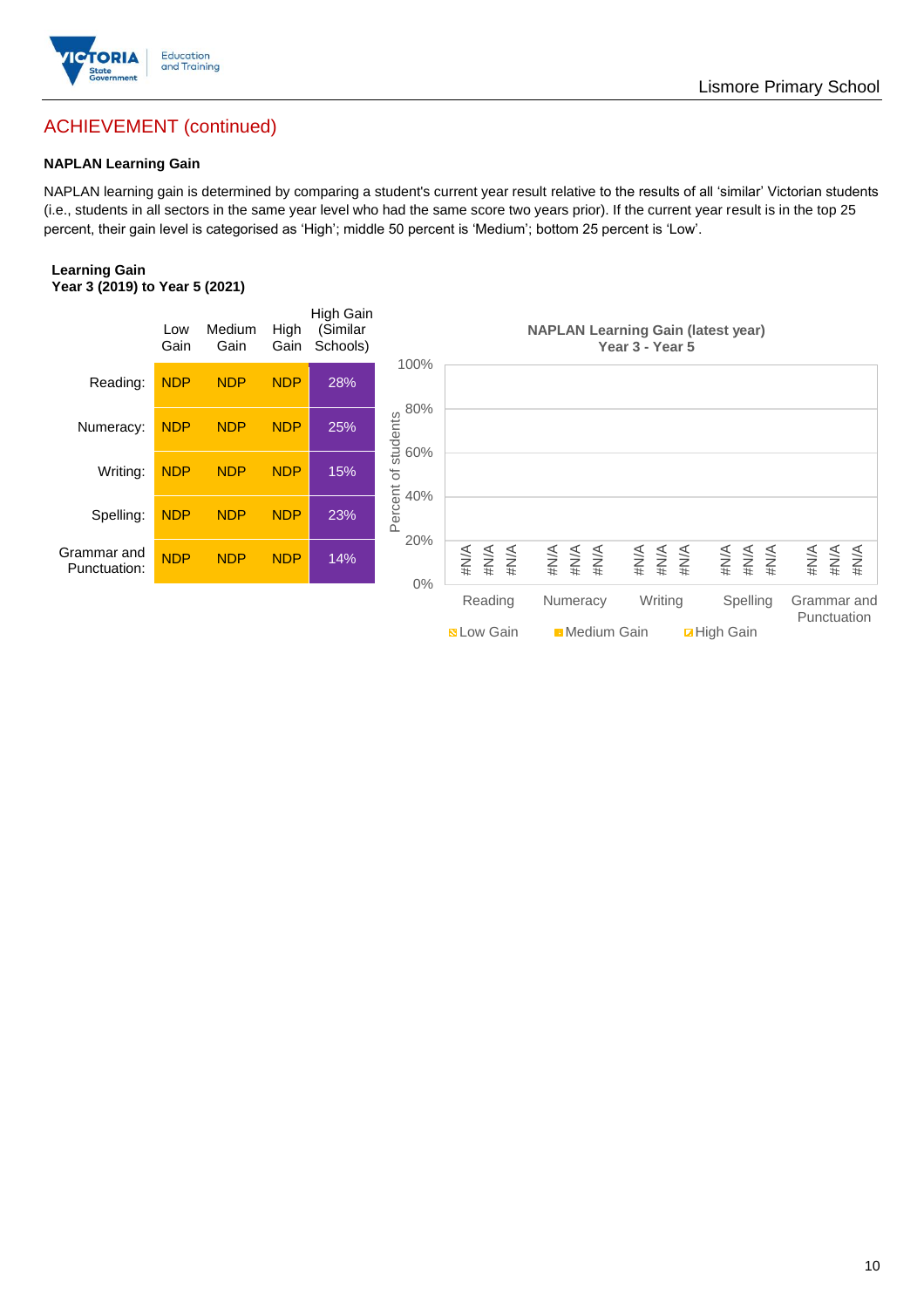

## ENGAGEMENT

*Key: 'Similar Schools' are a group of Victorian government schools that are like this school, taking into account the school's socioeconomic background of students, the number of non-English speaking students and the size and location of the school.*

#### **Average Number of Student Absence Days**

Absence from school can impact on students' learning. Common reasons for non-attendance include illness and extended family holidays. Absence and attendance data in 2020 and 2021 may have been influenced by COVID-19.



#### **Attendance Rate (latest year)**

|                                             | Prep | Year 1 | Year 2 | Year 3     | Year 4 | Year 5 | Year 6     |
|---------------------------------------------|------|--------|--------|------------|--------|--------|------------|
| Attendance Rate by year level<br>$(2021)$ : | 90%  | 92%    | 92%    | <b>NDP</b> | 92%    | NDP    | <b>NDP</b> |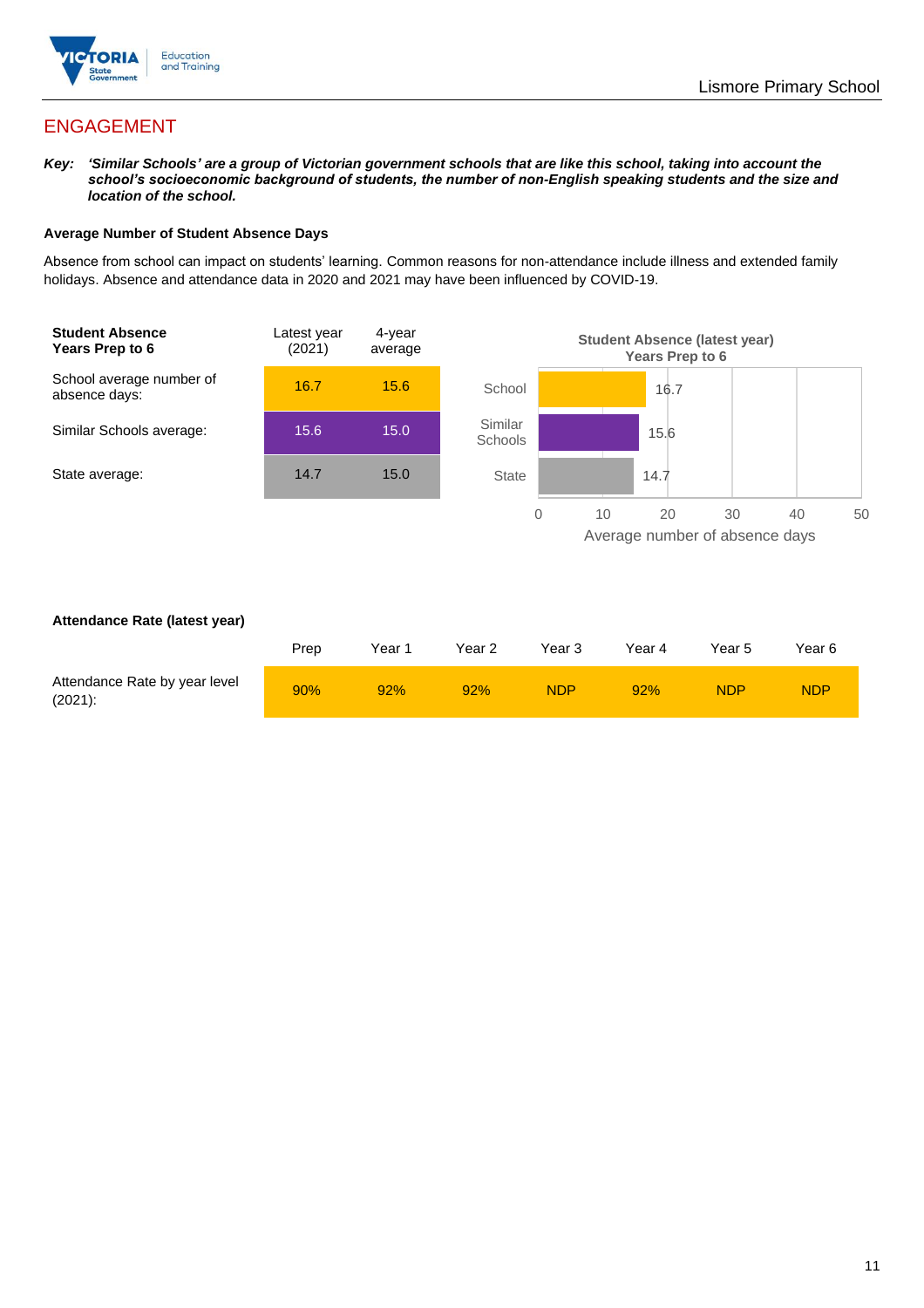

## **WELLBEING**

*Key: 'Similar Schools' are a group of Victorian government schools that are like this school, taking into account the school's socioeconomic background of students, the number of non-English speaking students and the size and location of the school.*

#### **Student Attitudes to School – Sense of Connectedness**

The percent endorsement on Sense of Connectedness factor, as reported in the Attitudes to School Survey completed annually by Victorian government school students, indicates the percent of positive responses (agree or strongly agree).



*Due to lower participation rates, differences in the timing of the survey/length of survey period and the general impact of Covid19 across 2020 and 2021, data are often not comparable with previous years or within similar school groups. Care should be taken when interpreting these results.*



#### **Student Attitudes to School – Management of Bullying**

The percent endorsement on Management of Bullying factor, as reported in the Attitudes to School Survey completed annually by Victorian government school students, indicates the percent of positive responses (agree or strongly agree).

| <b>Management of Bullying</b><br>Years 4 to 6 | Latest year<br>(2021) | 4-year<br>average |  |
|-----------------------------------------------|-----------------------|-------------------|--|
| School percent endorsement:                   | 70.0%                 | 79.8%             |  |
| Similar Schools average:                      | 85.6%                 | 84.2%             |  |
| State average:                                | 78.4%                 | 79.7%             |  |

*Due to lower participation rates, differences in the timing of the survey/length of survey period and the general impact of Covid19 across 2020 and 2021, data are often not comparable with previous years or within similar school groups. Care should be taken when interpreting these results.*

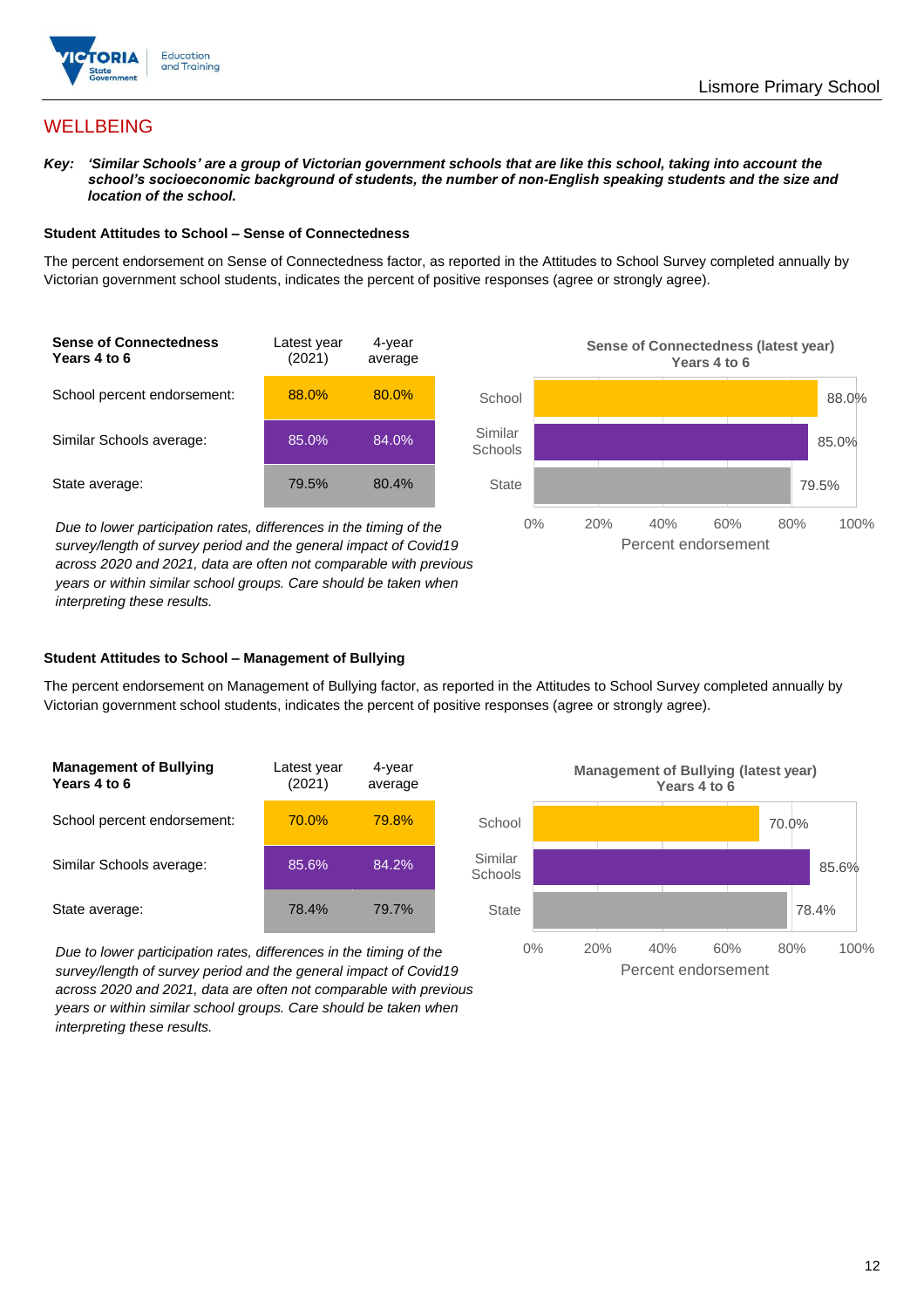

# **Financial Performance and Position**

FINANCIAL PERFORMANCE - OPERATING STATEMENT SUMMARY FOR THE YEAR ENDING 31 DECEMBER, 2021

| <b>Revenue</b>                  | <b>Actual</b> |
|---------------------------------|---------------|
| <b>Student Resource Package</b> | \$519,294     |
| Government Provided DET Grants  | \$126,343     |
| Government Grants Commonwealth  | \$3,000       |
| <b>Government Grants State</b>  | \$1,412       |
| <b>Revenue Other</b>            | \$4,272       |
| <b>Locally Raised Funds</b>     | \$11,228      |
| <b>Capital Grants</b>           | \$0           |
| <b>Total Operating Revenue</b>  | \$665,549     |

| Equity <sup>1</sup>                                 | <b>Actual</b> |
|-----------------------------------------------------|---------------|
| Equity (Social Disadvantage)                        | \$40,767      |
| Equity (Catch Up)                                   | \$0           |
| <b>Transition Funding</b>                           | \$0           |
| Equity (Social Disadvantage - Extraordinary Growth) | \$0           |
| <b>Equity Total</b>                                 | \$40.767      |

| <b>Expenditure</b>                    | <b>Actual</b> |
|---------------------------------------|---------------|
| Student Resource Package <sup>2</sup> | \$482,527     |
| Adjustments                           | \$0           |
| <b>Books &amp; Publications</b>       | \$0           |
| Camps/Excursions/Activities           | \$3,923       |
| <b>Communication Costs</b>            | \$2,542       |
| Consumables                           | \$8,833       |
| Miscellaneous Expense <sup>3</sup>    | \$9,122       |
| <b>Professional Development</b>       | \$3,162       |
| Equipment/Maintenance/Hire            | \$8,740       |
| <b>Property Services</b>              | \$69,210      |
| Salaries & Allowances <sup>4</sup>    | \$16,564      |
| <b>Support Services</b>               | \$0           |
| Trading & Fundraising                 | \$5,042       |
| Motor Vehicle Expenses                | \$4,276       |
| Travel & Subsistence                  | \$0           |
| <b>Utilities</b>                      | \$7,619       |
| <b>Total Operating Expenditure</b>    | \$621,559     |
| <b>Net Operating Surplus/-Deficit</b> | \$43,990      |
| <b>Asset Acquisitions</b>             | \$0           |

(1) The equity funding reported above is a subset of the overall revenue reported by the school.

(2) Student Resource Package Expenditure figures are as of 24 Feb 2022 and are subject to change during the reconciliation process.

(3) Miscellaneous Expenses include bank charges, administration expenses, insurance and taxation charges.

(4) Salaries and Allowances refers to school-level payroll.